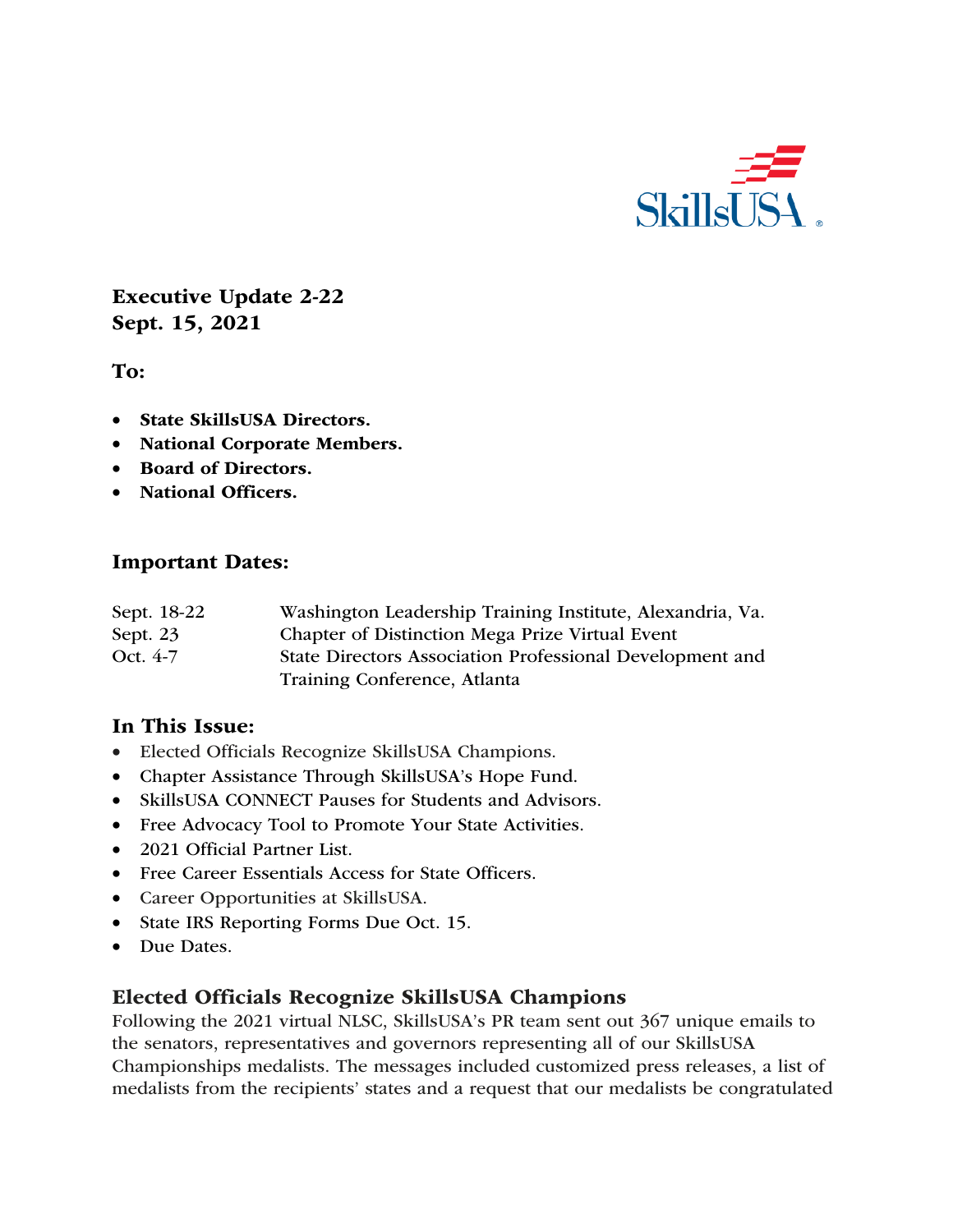publicly. In response, 17 governors, six senators and seven representatives agreed to send out letters of congratulations to their constituents. We are excited to gain this recognition for our students as we increase awareness of SkillsUSA as a verified talent pipeline. If you have questions about post-NLSC public relations, contact Jane Short.

# Chapter Assistance Through SkillsUSA's Hope Fund

Through the SkillsUSA Hope Fund, grants of up to \$1,000 are available to assist SkillsUSA chapters that have experienced loss due to a natural disaster. Applications will be considered based on need and the availability of funding. Please share this form with those in your state who may need assistance.

## SkillsUSA CONNECT Pauses for Students and Advisors

As the next phase of build commences for **SkillsUSA CONNECT**, the community will go into temporary hibernation for all stakeholders except for state SkillsUSA directors and state officers. State directors and officers participating in IMPACT will continue to use CONNECT as they did last year. When it returns, SkillsUSA CONNECT will be an even more engaging and interactive community, highlighted by a member dashboard and a robust membership system that tracks the cycle of engagement for each member. For more information, please refer to this archived video from the Aug. 19 state director meeting. More information will be shared in the days ahead.

## Free Advocacy Tools to Promote Your State Activities

The SkillsUSA Advocacy Site is a free resource that helps state SkillsUSA leaders and advisors connect with their elected representatives and the media. To get started sending a message from the site, simply fill in your address and zip code and click "Go." You can then choose from a list of all your elected representatives, enter your message and hit "Send." Done. To email a press release to local media, choose the "Media" tab at the top of the page. From there, enter your zip code or click on your state on the map. Choose up to six outlets at a time and click "Send a Message." Fill in your contact information, type or paste your message and click "Send." Take advantage of this simple and powerful resource! For questions, contact Jane Short.

## 2021 SkillsUSA Official Partners

SkillsUSA's mission cannot be achieved without the generous support of our partners. Organizations met the qualifications to be named a 2021 SkillsUSA Official Partner by making financial contributions of at least \$25,000 and/or documented in-kind contributions of at least \$75,000 in FY '21 (which ended on Aug. 31). View the full SkillsUSA Official Partner list online, and thank our partners for their support by offering yours when able.

## Free Career Essentials Access for State Officers

High school and college/postsecondary state officers are invited to take advantage of complimentary access to the SkillsUSA Career Essentials Advanced Curriculum or Adult Learner Curriculum, an offer that includes working with an instructor from the